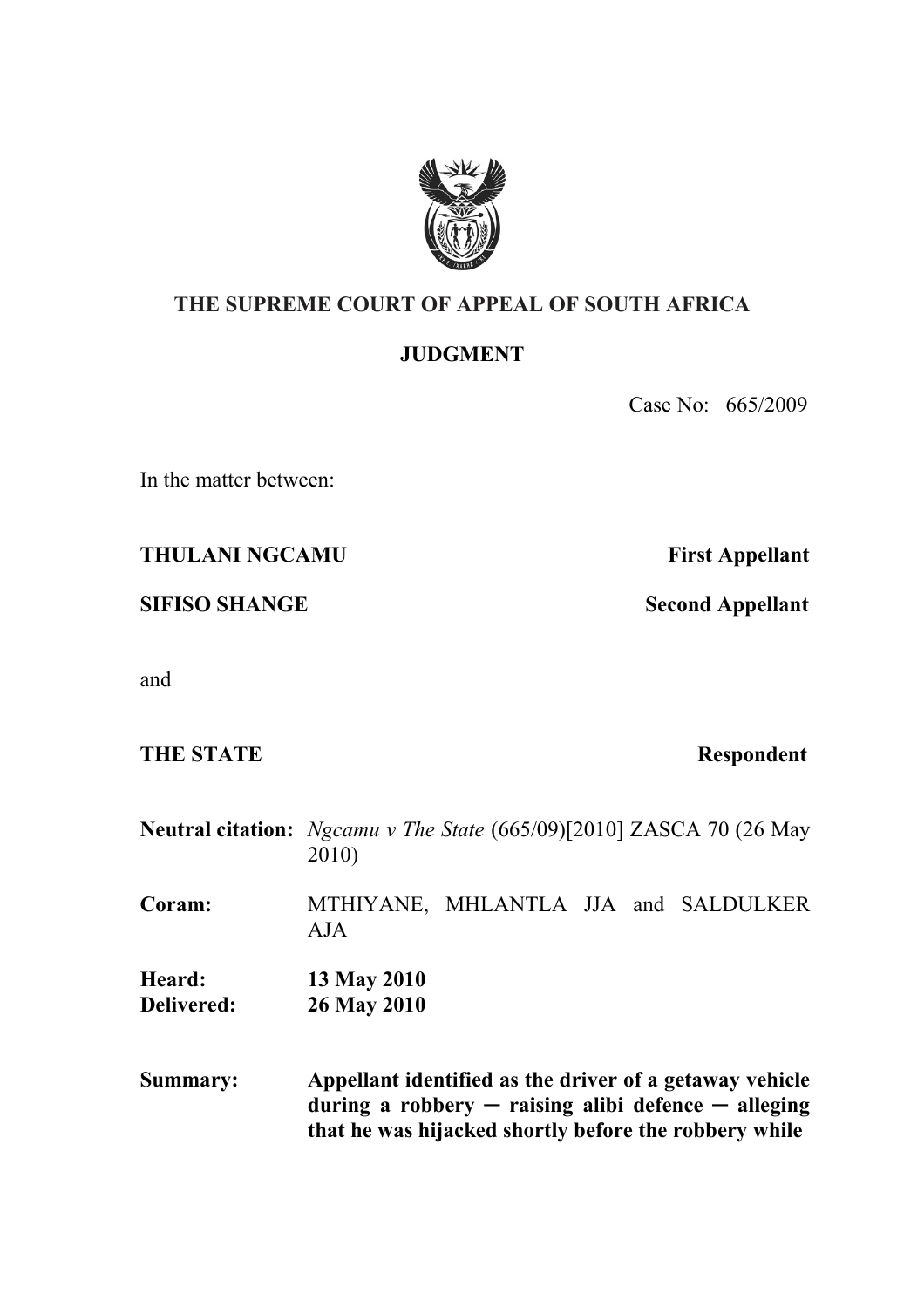**driving the same vehicle ─ question on appeal ─ whether there is a reasonable possibility of his version being true.**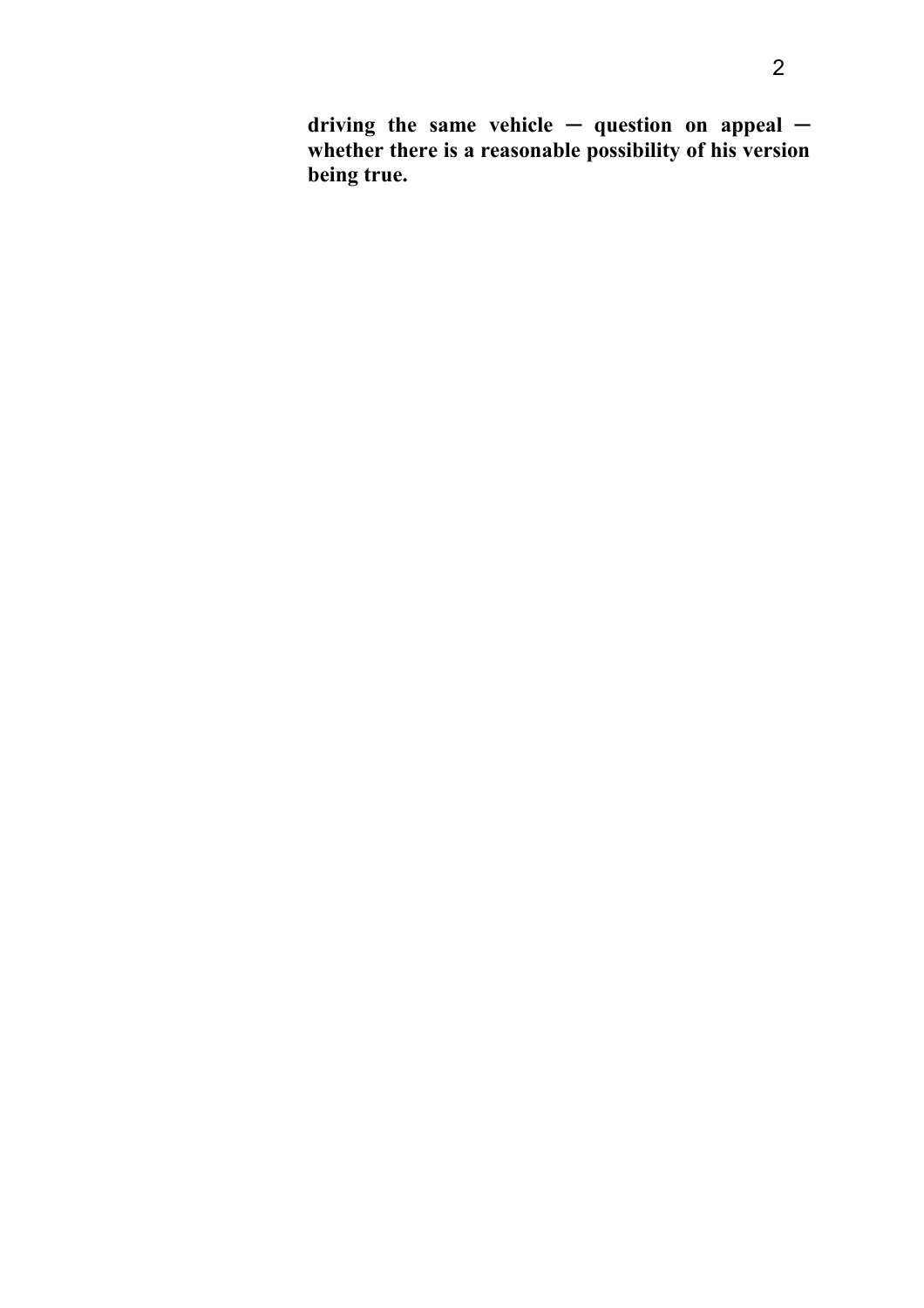## **ORDER**

 **\_\_\_\_\_\_\_\_\_\_\_\_\_\_\_\_\_\_\_\_\_\_\_\_\_\_\_\_\_\_\_\_\_\_\_\_\_\_\_\_\_\_\_\_\_\_\_\_\_\_\_\_\_\_\_\_\_\_\_\_\_\_ \_\_\_\_\_\_\_**

**On appeal from:** KwaZulu-Natal High Court (Pietermaritzburg) (Gorven J and Pillay AJ sitting as court of first instance):

1 The appeal against the conviction of robbery with aggravating circumstances (count 1) and attempted murder in respect of Dingaan Elphas Mabuza (count 3) is dismissed.

2 The appeal against the conviction on count  $2 -$  the attempted murder in respect of Tobias Dumisani Mhlongo  $-$  is upheld, and paragraph 1 of the order of the court a quo is substituted with the following:

'1 The appeal of both appellants against their conviction and sentences in respect of count 2 is upheld.'

## **JUDGMENT**

**\_\_\_\_\_\_\_\_\_\_\_\_\_\_\_\_\_\_\_\_\_\_\_\_\_\_\_\_\_\_\_\_\_\_\_\_\_\_\_\_\_\_\_\_\_\_\_\_\_\_\_\_\_\_\_\_\_\_\_**

MTHIYANE JA (Mhlantla JA and Saldulker AJA concurring)

[1] The appellant, Mr Thulani Ngcamu and a co-accused, Mr Sifiso Shange (second appellant in the court below) were convicted in the regional court, Durban, on one count of robbery with aggravating circumstances, two counts of attempted murder and two counts of unlawful possession of firearms. They were both sentenced to 15 years' imprisonment for the robbery with aggravating circumstances, 5 years' imprisonment for the attempted murders and 3 years' imprisonment for the unlawful possession of firearms, taken together for the purpose of sentence. The two 5-year sentences for the attempted murders were ordered to run concurrently with the 15-year sentence imposed on the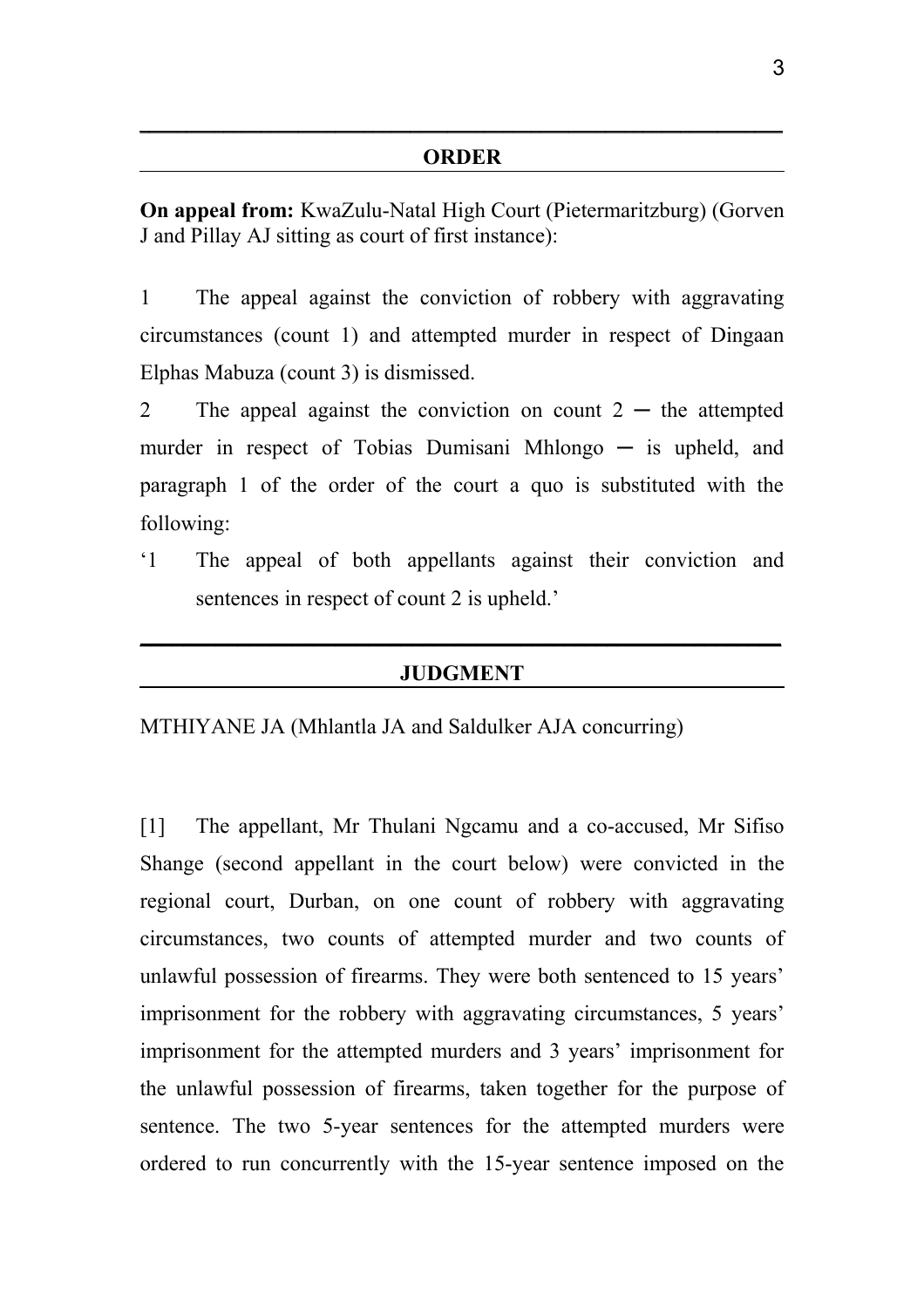charge of robbery with aggravating circumstances, which meant that each one of them would serve an effective term of 18 years' imprisonment.

[2] The appellant and his co-accused, as the first and second appellants, appealed to the KwaZulu-Natal High Court, Pietermaritzburg (Gorven J and Pillay AJ) against both their conviction and sentence. The appeal succeeded partially. Their conviction and sentence in respect of the robbery with aggravating circumstances and the charges of attempted murder were confirmed but the conviction for the unlawful possession of firearms was set aside. In respect of the latter charges, the court found that sections  $4<sup>1</sup>$  $4<sup>1</sup>$  $4<sup>1</sup>$  and  $5<sup>2</sup>$  $5<sup>2</sup>$  $5<sup>2</sup>$  of the Firearms Control Act 60 of 2000 which the appellant and his co-accused allegedly contravened, only came into effect on 1 July 2004. It therefore followed that the conviction for a contravention of these sections on 9 February 2004 had to be set aside and so, too, the 3-year sentence imposed therefor. The sentences imposed by the magistrate for the robbery (15 years) and the attempted murders (5 years for each count) were upheld. The court ordered the two 5-year sentences to run concurrently with the 15-year sentence imposed by the magistrate on the charge of robbery with aggravating circumstances. The court granted leave to the appellant and his co-accused to appeal to this court against their conviction only. The appellant's co-accused however passed on before the hearing of this appeal. The present appeal therefore only concerns Mr Ngcamu, who was the first appellant in the court below and it is convenient in this appeal to refer to him simply as 'the appellant'.

<span id="page-3-0"></span><sup>1</sup> Section 4 sets out a list of 'firearms and devices [that] are prohibited and may not be possessed or licensed in terms of this Act', subject to certain exceptions.

<span id="page-3-1"></span><sup>&</sup>lt;sup>2</sup> Section 5 sets out a list of 'devices [that] are not regarded as firearms.' Although the firearms found in possession of the appellant and his co-accused, fell within the prohibited 'devices' the State had the difficulty that the operative sections (4 and 5) which made it an offence to possess only came into effect on 1 July 2004.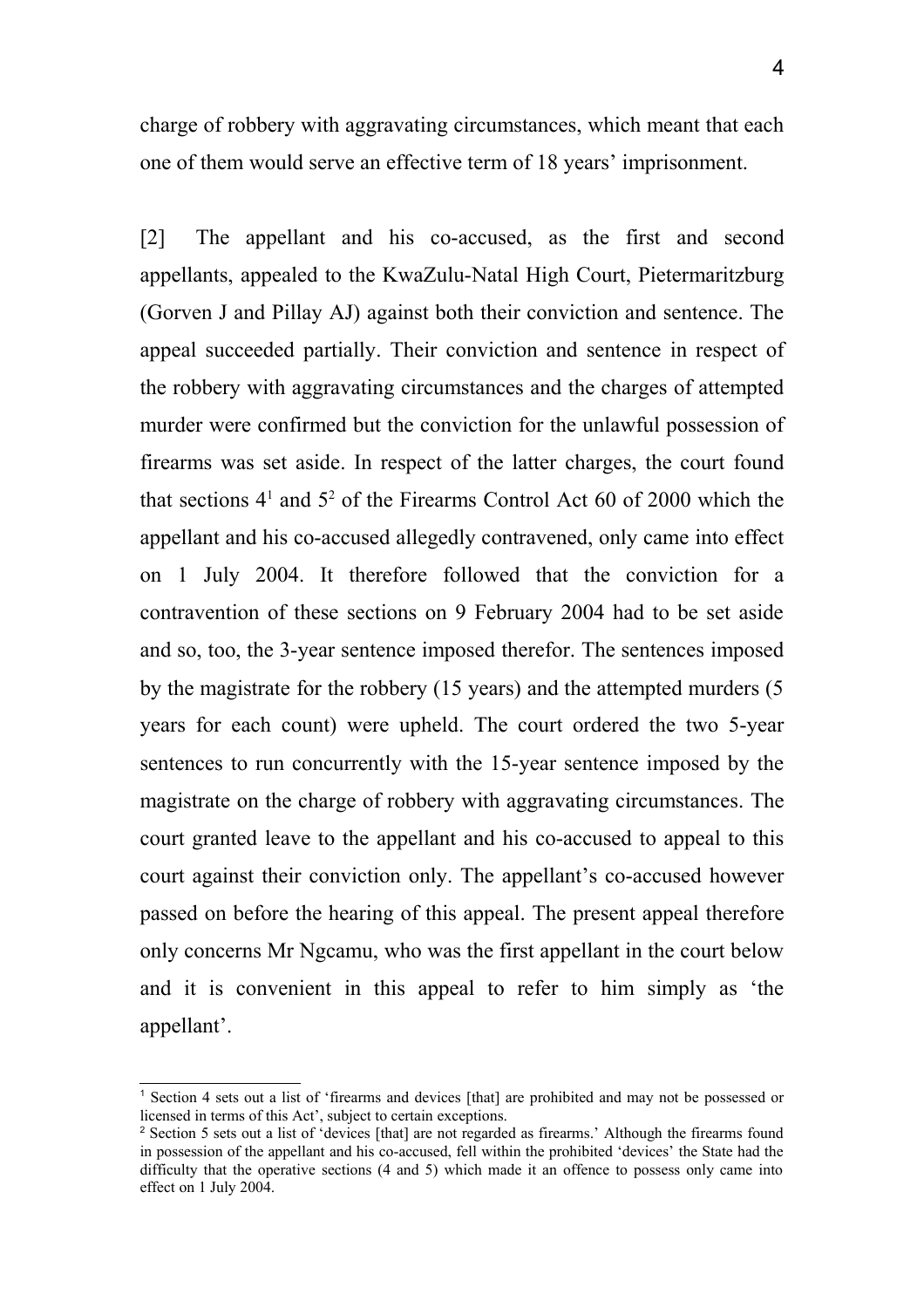[3] The charges of robbery with aggravating circumstances and attempted murder arose from an incident at a BP filling station and garage in Clare Estate on the morning of 9 February 2004. At about 10:15 Mr Dingaan Mabuza and Mr Tobias Mhlongo employed by Coin Security, a cash-in-transit company, arrived at the above premises. Mhlongo alighted from the vehicle in order to remove the cashbox from the drop-safe containing cash and replace it with an empty cashbox. Mabuza remained at the wheel. While Mhlongo was on the forecourt he was accosted by two men armed with firearms. They pointed their firearms at him and took the laden cashbox and his firearm from him by force. They then ran to a silver-grey Honda Ballade which was parked on the edge of the garage forecourt with its doors open. It is not clear how many occupants were in the vehicle after the two robbers entered. There was however one other person in the vehicle, the driver.

[4] As the vehicle moved away Mabuza gave chase. He suspected that the vehicle belonged to the appellant. It was a Honda Ballade, the same make as the appellant's and bore the same colour, the only difference being that it had 'ND' (Durban) registration plates, whereas the appellant's vehicle was Mpumalanga registered, with 'MP' registration plates. As he continued the chase, one or more persons in the Honda fired shots at him. Mabuza returned fire, shattering the Honda's rear window and causing the driver of the Honda to turn and look behind towards Mabuza. Mabuza then recognised the driver as the appellant, whom he knew well.

[5] Mabuza's chase was unsuccessful as he lost the getaway vehicle in the traffic. The vehicle was subsequently found abandoned in Clermont, a township near Durban. Upon inspection by Inspector Duma Makhaye of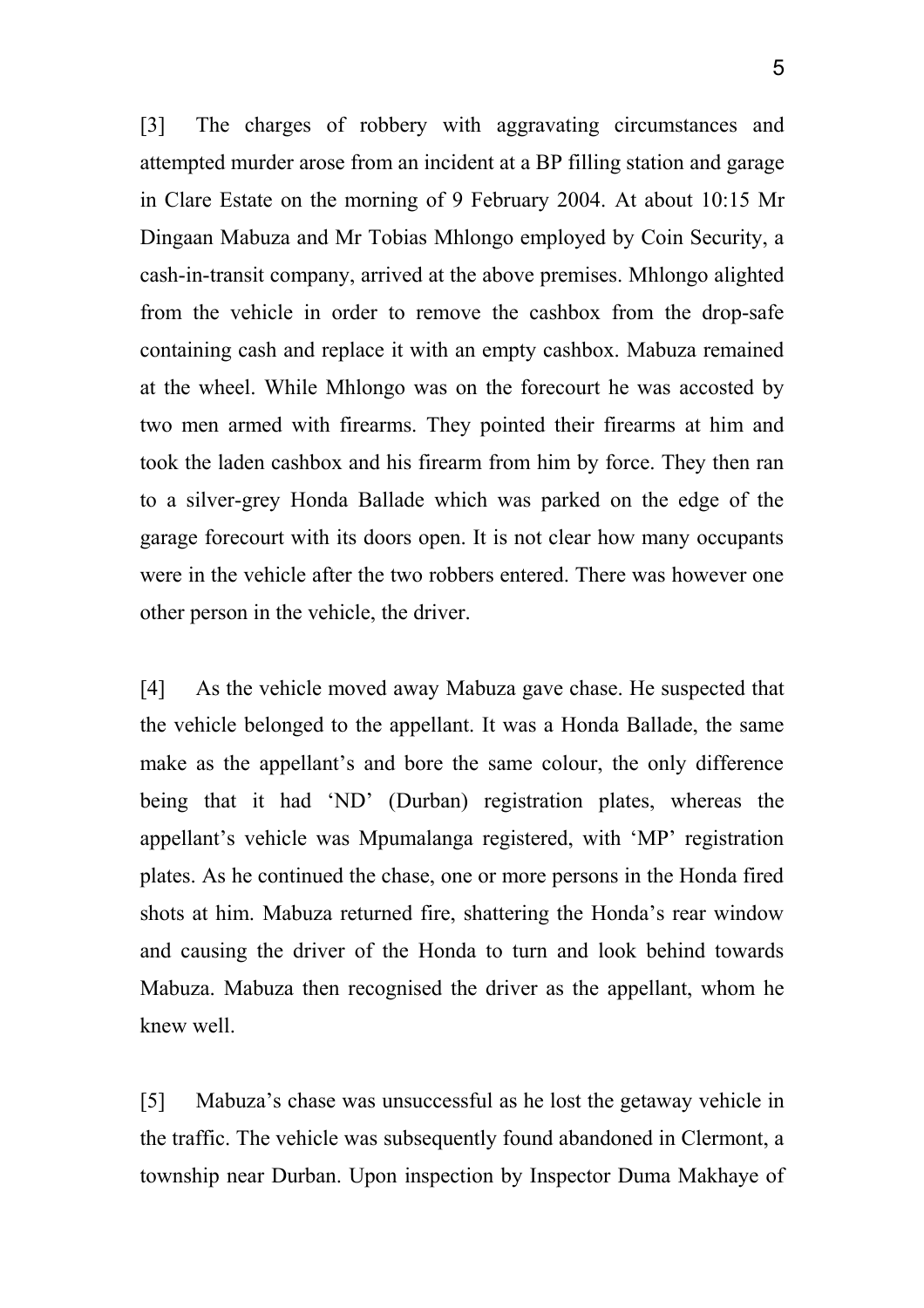the Pinetown Police he found that 'ND' registration plates were stuck on top of its original plates bearing registration number CMT 412 MP, with which the police were able to trace the appellant as the owner. Makhaye handed the matter over to the Serious and Violent Crimes Unit, which took charge of the case. Upon searching the vehicle, Inspector Thabethe of that Unit found a Coin Security metal seal underneath the driver's seat and some personal documents belonging to the appellant, which displayed his residential address: 26 Gillian Court, 6 Mc Arthur Street, Durban.

[6] Inspector Thabethe, the investigating officer, thereafter made several attempts to contact the appellant, without success. He visited the appellant's apartment on two occasions but could not find him. He left messages for the appellant to contact him but the appellant did not respond. About a week later on 15 February 2004, Thabethe and other police officers visited the appellant's apartment and arrested him for the robbery and the other related charges referred to above.

[7] In his defence the appellant denied that he was the driver of the Honda Ballade used in the robbery. He admitted that the vehicle belonged to him but alleged that it had been taken away from him by force in a hijacking, on the morning of 9 February  $2004 -$  the day of the robbery  $$ at about 08:45 at Dududu. The robbery took place at about 10:15 that morning. Indeed it was common cause that he had reported the hijacking incident at Amanzimtoti Police Station that day at about 14:30. The hijacking complaint was later transferred to the Scottburgh Police Station, as Dududu fell within Scottburgh.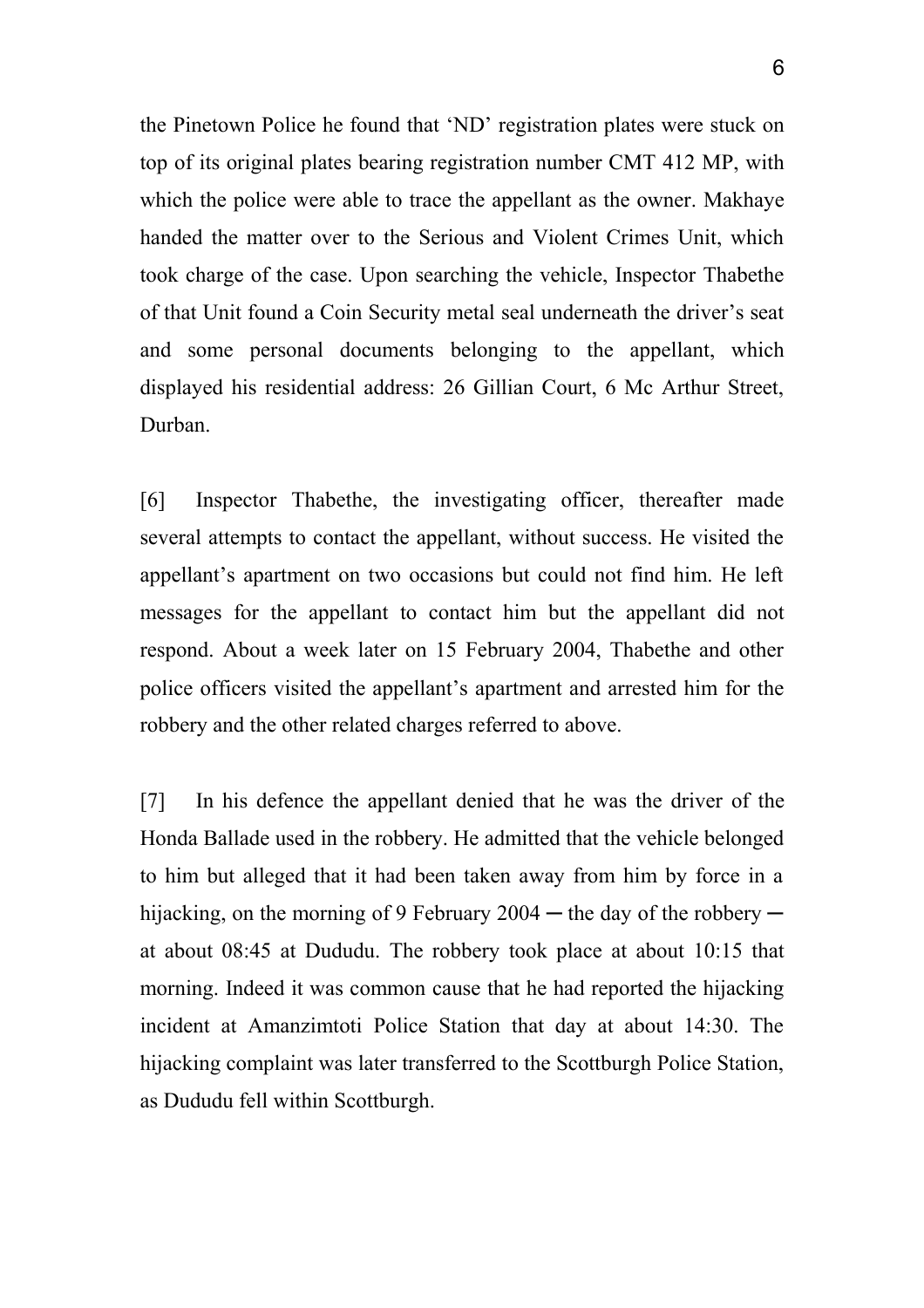[8] Both the magistrate and the high court rejected the appellant's version that he had been hijacked as a red herring and accepted Mabuza's identification of the appellant as the person who was driving the Honda Ballade used in the robbery. The question in this appeal is whether there is a reasonable possibility that the appellant's version might be true. Of course if that is the case, then it would mean that Mabuza was mistaken, and that the appellant was not the driver of the getaway vehicle.

[9] Counsel for the appellant submitted that the evidence of Mabuza had to be approached with caution given the fallibility of human observation. He drew attention to a number of features in the evidence which gave rise to the possibility that Mabuza might have made a mistake in his identification: He said Mabuza was describing a mobile scene through an armoured glass; there was exchange of gun fire; the getaway vehicle was not very close; and the appellant was in the front seat during the chase.

[10] It is true as was laid down by this court in the classical case of *S v Mthetwa*<sup>[3](#page-6-0)</sup> that because of the fallibility of human observation, evidence of identification is approached by the courts with some caution. In this regard Holmes JA said:

'It is not enough for the identifying witness to be honest: the reliability of his observation must also be tested. This depends on various factors, such as lighting, visibility, and eyesight; the proximity of the witness; his opportunity for observation, both as to time and situation; the extent of his prior knowledge of the accused; the mobility of the scene; corroboration; suggestibility, the accused's face, voice, build, gait, and dress; the result of identification parades, if any; and, of course, the evidence by or on behalf of the accused. The list is not exhaustive. These factors, or such of them as are applicable in a particular case, are not individually decisive, but must be

<span id="page-6-0"></span><sup>3</sup> 1972 (3) SA 766 (A) at 768 A-C; See also D T Zeffertt A P Paizes and A St Q Skeen *The South African Law of Evidence* 5ed (2003) p 142.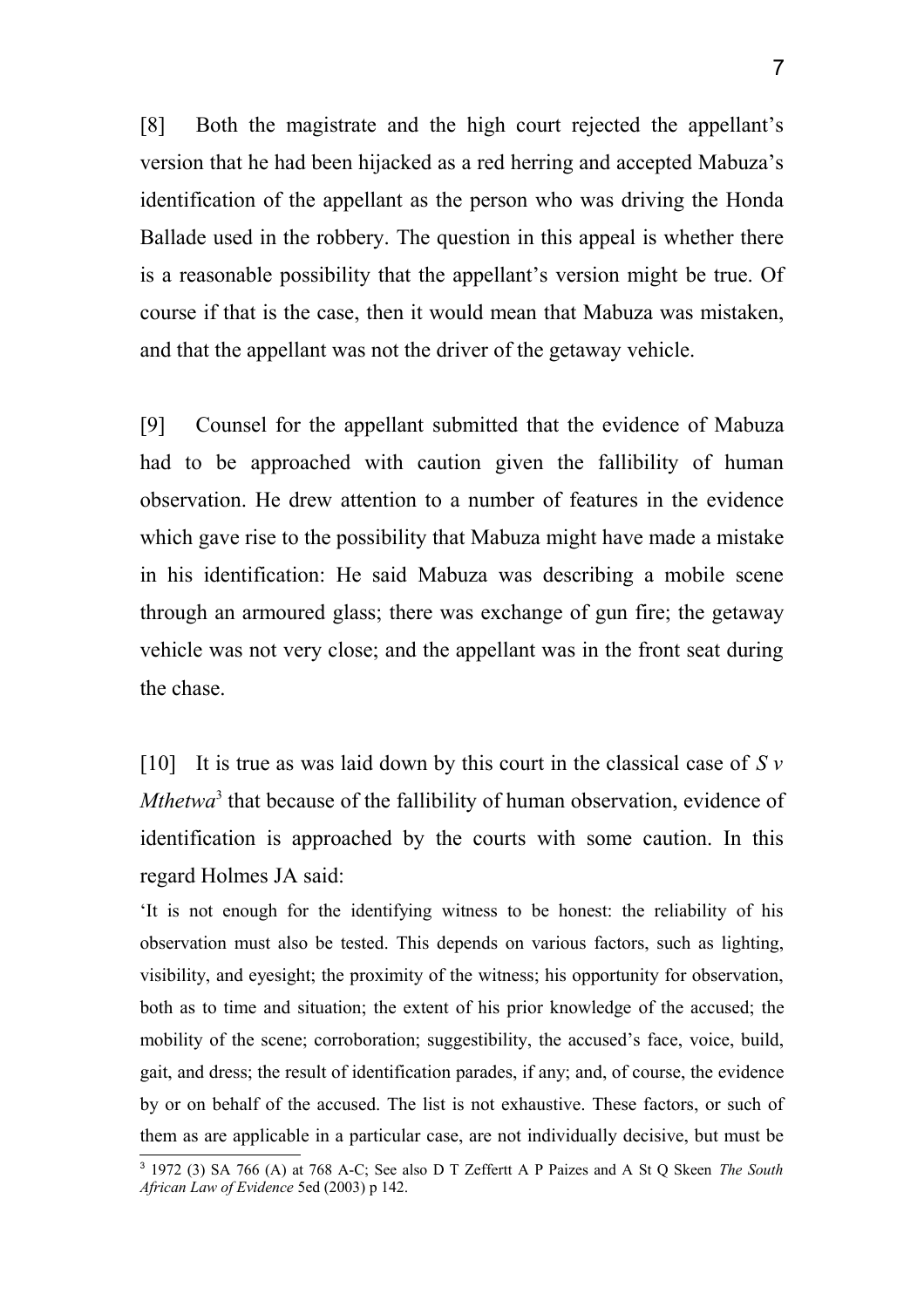weighed one against the other, in the light of the totality of the evidence, and the probabilities; see cases such as *R. v. Masemang*, 1950 (2) S.A. 488 (A.D.); *R. v. Dladla and Others*, 1962 (1) S.A. 307 (A.D.) at p. 310C; *S. v. Mehlape*, 1963 (2) S.A. 29 (A.D.).'

In the present matter and on the totality of the evidence I do not think that there is any possibility of Mabuza having been mistaken as to the identity of the appellant. He and the appellant had worked together for Coin Security until approximately a week before this robbery and had on occasion been, a crew together in the same Coin Security vehicle. They were friends and came from the same area, which was attested to by the appellant himself in his evidence. In response to a question in cross examination he said of his relationship with Mabuza:

'He is my friend, we grew up together. We drink together. We attend functions together'.

There can therefore be no question that Mabuza and the appellant knew each other well.

[11] The factors mentioned by counsel taken singly or cumulatively do not detract from the reliability of Mabuza's evidence of identification of the appellant. The incident occurred in broad daylight; although there was an exchange of gunfire Mabuza did not feel threatened because he was seated in a bulletproof vehicle; his view to the vehicle was not impeded by the armoured glass as suggested by counsel; he was able to observe an 'ND' registration plate that was stuck on the original registration plates of the Honda; if he could observe the registration plates without any  $difficulty$  — and this was not disputed — there is no logical reason why he could not identify the face of somebody who was well known to him. During the chase Mabuza was as close as 8 to 10 metres from the Honda and his view was not obstructed in any way especially after its rear view windscreen was shattered by the shots he fired at it. It is true as counsel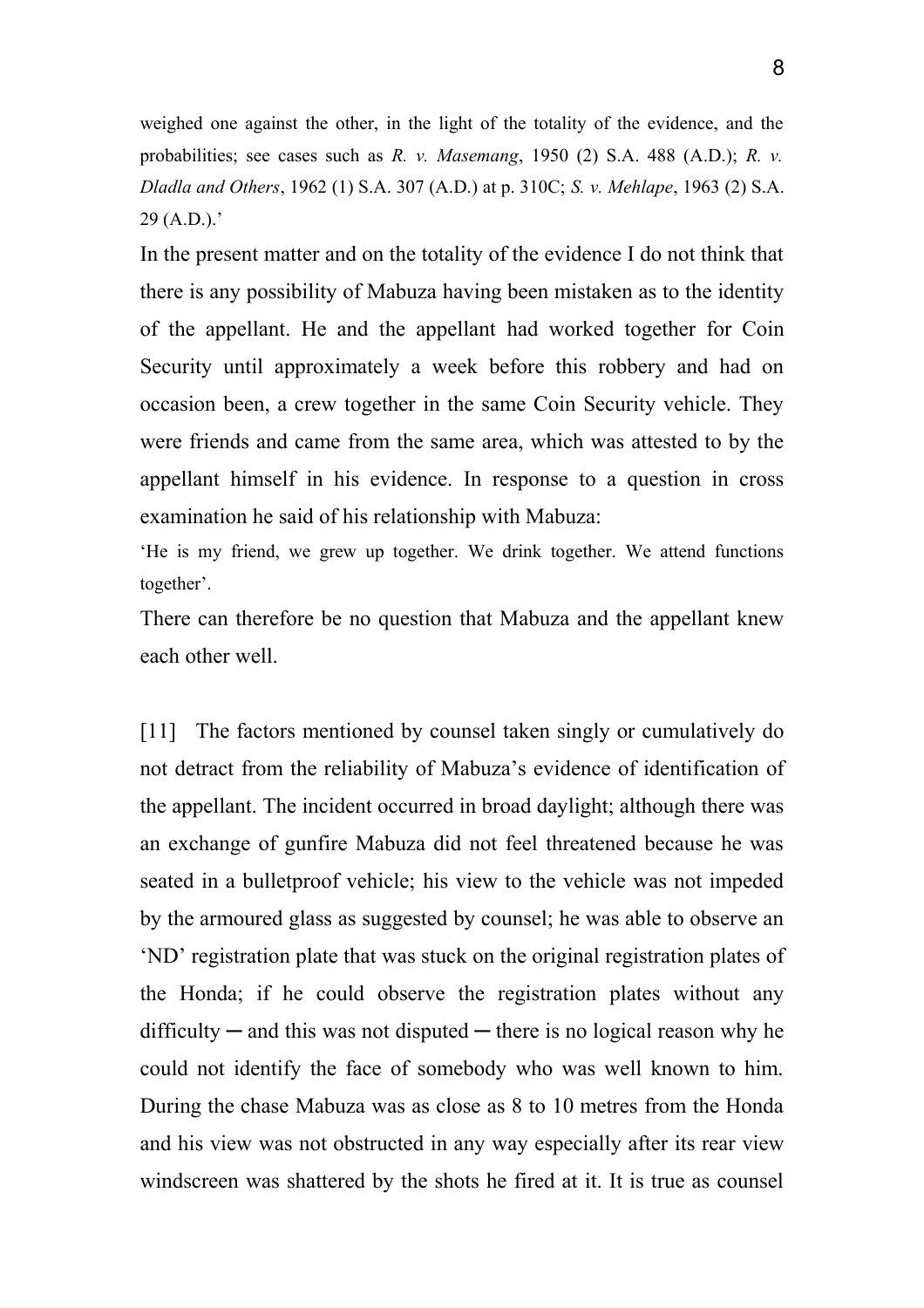argued that the scene was mobile but it is clear that the events were not taking place at such a frenetic pace that Mabuza could have made a mistake as to what was happening. Counsel's submission that Mabuza had to make split-second observation is clearly an over exaggeration.

[12] In my view on a conspectus of all the evidence in this case, the conclusion is unavoidable that the appellant participated in the robbery using his own vehicle. When he realised that he had been identified he opened a false charge alleging that he had been hijacked, which never occurred.

[13] It is little wonder that his version that he was hijacked does not bear scrutiny. It is riddled with serious flaws. According to the appellant, he was hijacked in the early morning at 08:45 but he only reported the incident at 14:30 in the afternoon at Amanzimtoti Police Station, which was further away from the scene of the robbery. Although the Dududu main road where he was hijacked is only some 3 to 4 kilometres from Scottburgh Police Station, he for some inexplicable reason, elected to report the incident at Amanzimtoti Police Station in a different area, a long way away from Scottburgh, some five hours later, despite the fact that he got a lift from the scene of the robbery to convey him to Amanzimtoti Police Station. It is also not clear why it took him so long to report the incident.

[14] The appellant's conduct after the hijacking reflects an inexplicable lack of interest in contacting the police. After the recovery of his vehicle soon after the robbery, police left messages at his apartment for him to contact them but he failed to do so. The police only managed to track him down when they arrived at his apartment on 15 February 2004 when he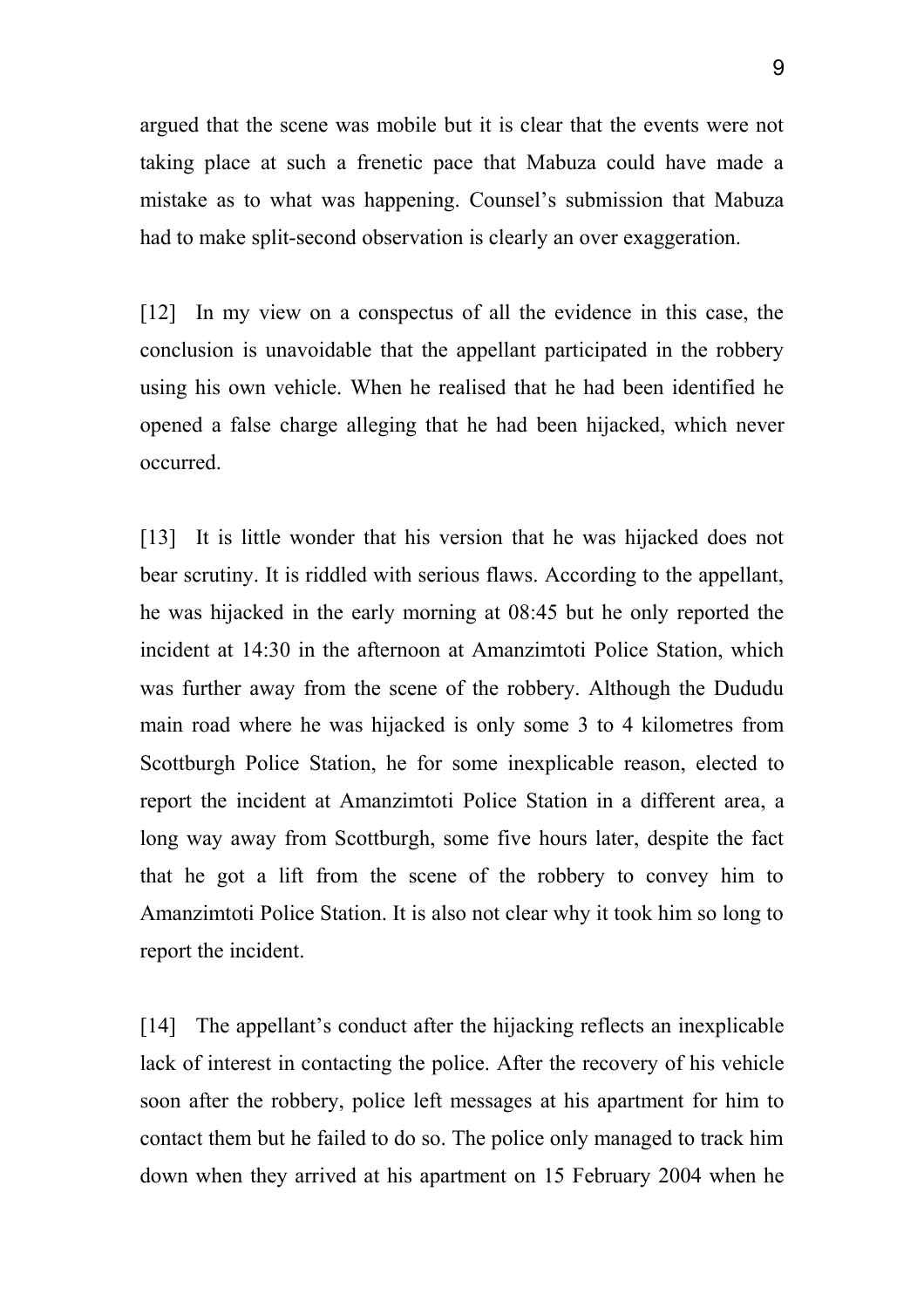was eventually arrested. When asked about the reason for his failure to respond to messages left by the police he replied that he did not know why the members of the Serious and Violent Crimes Unit were looking for him, a not so convincing response. Why should it matter which police unit was looking for him  $-$  if he had laid a complaint with the police concerning his vehicle and he was to be informed that it had been recovered? It seems as if the appellant was trying to keep as far away from the police as possible  $-$  strange behaviour for someone who in the ordinary course of events would have been delighted that his vehicle had been recovered and so soon after the hijacking.

[15] Another strange feature of this robbery, mentioned by the magistrate in his judgment, is that the false registration plates were stuck over the original plates. On the probabilities it is unlikely that the hijackers would have done this if they wished to use the vehicle to commit a robbery. In all probability they would have ripped off the original registration plates and replaced them with false registration plates before using the vehicle and this would have enabled them to avoid early detection. What the robbers did here, on the appellant's version, as found by the magistrate, correctly in my view, is consistent with the conduct of an owner who did not want his vehicle to be lost in the system once it is recovered. This conclusion is reinforced by the finding in the vehicle of the appellant's documents with his address on them. I agree with the magistrate that the appellant threw a red herring to the investigating officers on his robbery charge by having to report the case of a hijacking at Amanzimtoti Police Station, which never occurred.

[16] The high court's rejection of the appellant's version is also unassailable. It found that the appellant's version if true, required the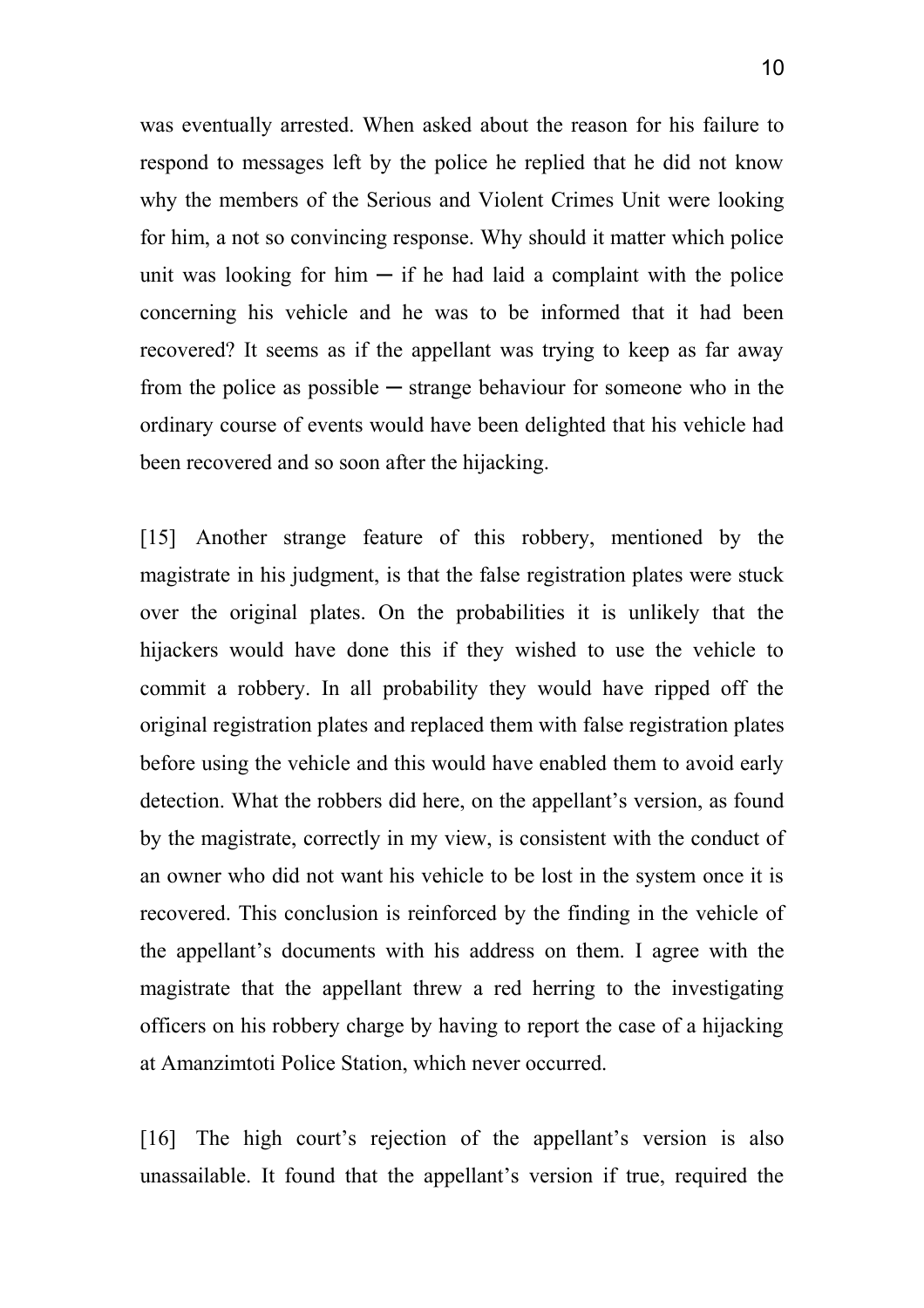coming together of the following unlikely coincidences. The appellant's vehicle is hijacked that morning. It is then used within a short time as the getaway vehicle in the robbery. By chance the victims of that robbery are his former employers, whose employment he had left a few days before. One of the robbers in this robbery is armed with a weapon which is a standard issue to the employees of Coin Security. What is more, the driver of the getaway vehicle turns out to be somebody who looks remarkably like him, so much so, that Mabuza who knew the appellant well and in consequence could not be easily mistaken. On this identification, by mistake misidentifies this driver as the appellant. Pillay AJ correctly concluded, in my view, that the combination of circumstances is so far fetched that the hijacking version cannot reasonably possibly be true. The conclusion reached by both courts below in their rejection of the appellant's version can therefore not be faulted.

[17] Counsel for the appellant also criticised Mabuza for not informing the investigating officer, Inspector Thabethe at the scene, that the person whom he had seen driving the getaway vehicle was the appellant. What counsel overlooked is the fact that Mabuza had immediately informed the controller Rashid by radio control from the scene that the person he saw driving the getaway vehicle was the appellant.

[18] I am satisfied that both of the courts below were correct in accepting the evidence of Mabuza in his identification of the appellant as the driver of the Honda Ballade used by the robbers and in their rejection of his version that he was hijacked.

[19] I also do not have any difficulty with the conviction on the charge of attempted murder in respect of Mabuza. Shots were fired at him from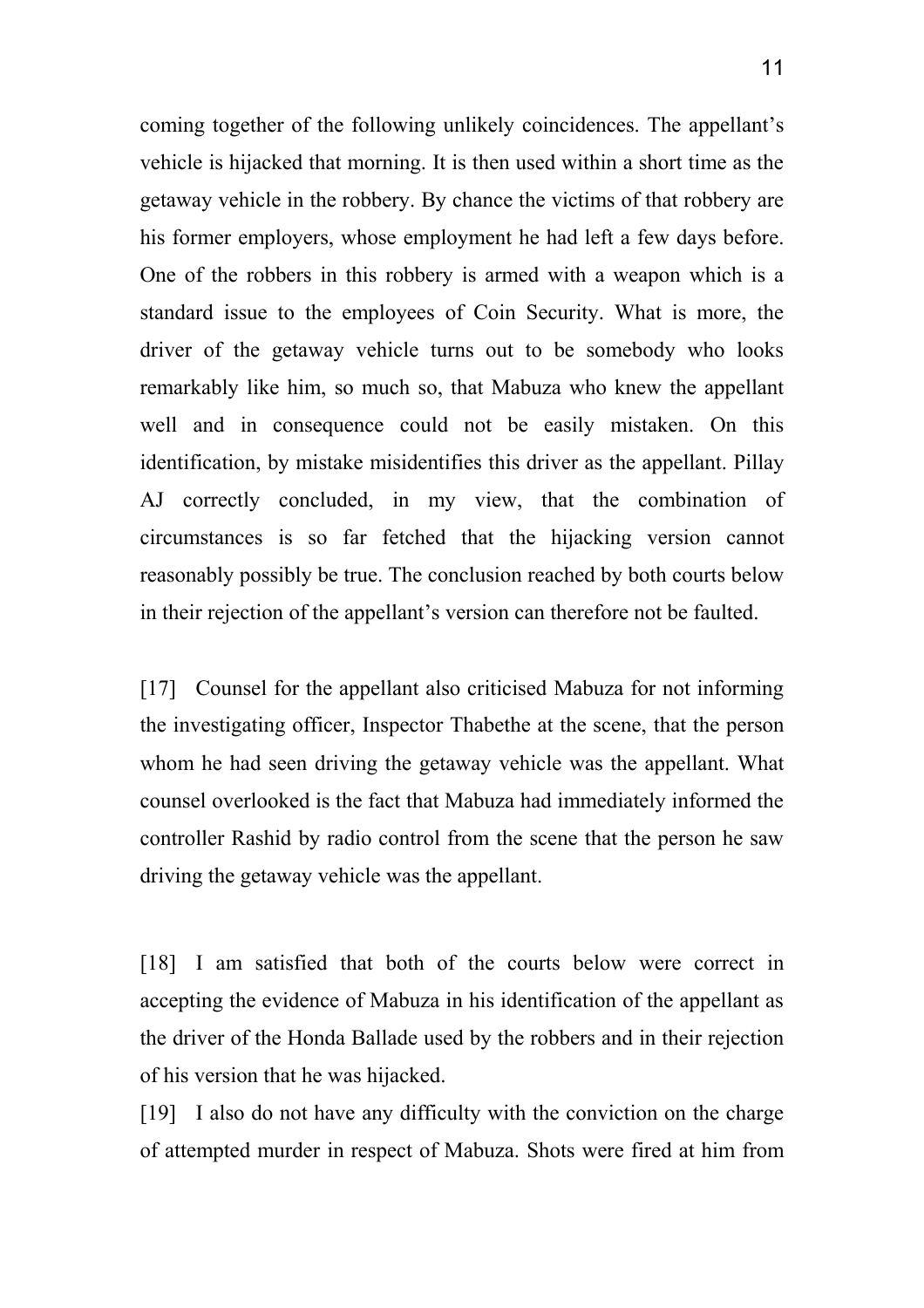the getaway vehicle in order to discourage him from pursuing the Honda Ballade. It matters not that he was in an armoured vehicle and that he did not believe that he was at risk of injury or death from this gunfire as the bullets could not penetrate the armoured vehicle. The shooter had the requisite criminal intent even if they were attempting the impossible.

[20] What troubles me however is the conviction of attempted murder charge in respect of Mhlongo (count 2). There was no evidence that the robbers fired any shots at him. In his evidence Mhlongo repeatedly stated that the shots from the Honda Ballade were not directed at him but at Mabuza who was driving the armoured vehicle. When questions were put to counsel for the State as to the basis upon which the appellant was convicted on this count, she was driven to concede, correctly in my view, that the conviction thereon was not sustainable. Accordingly the appellant's appeal against the conviction on this count is good and the conviction thereon falls to be set aside.

[21] In the result the appeal against the conviction on the counts of robbery with aggravating circumstances and the attempted murder in respect of Mabuza fails but the appeal against the conviction on the count of attempted murder in respect of Mhlongo succeeds.

[22] Accordingly the following order is made:

1. The appeal against the conviction of robbery with aggravating circumstances (count 1) and attempted murder in respect of Dingaan Elphas Mabuza (count 3) is dismissed.

2. The appeal against the conviction on count  $2 -$  the attempted murder in respect of Tobias Dumisani Mhlongo — is upheld and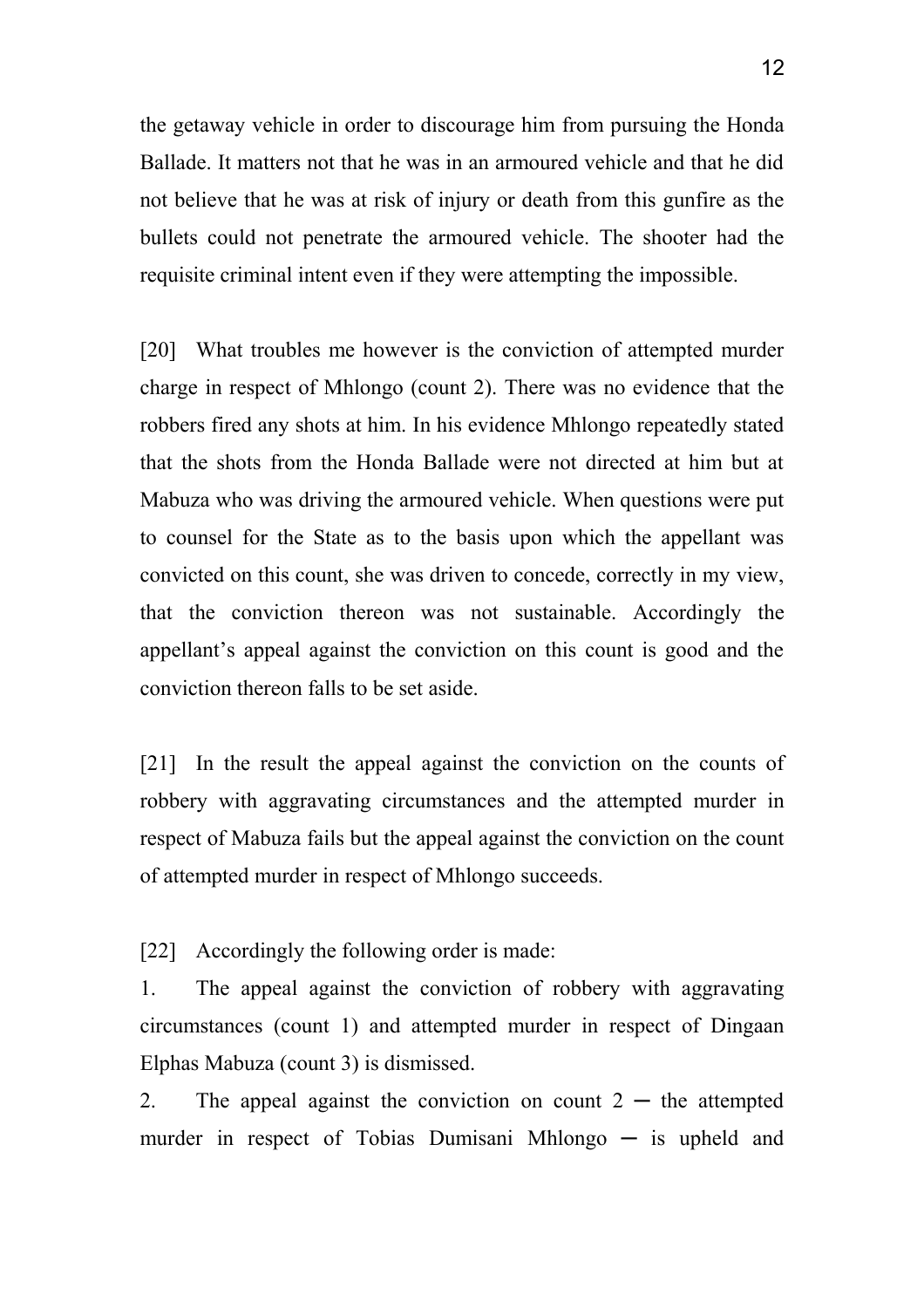paragraph 1 of the order of the court a quo is substituted with the following:

'1. The appeal of both appellants against their conviction and sentences in respect of count 2 is upheld.'

> K K Mthiyane Judge of Appeal

APPEARANCES

APPELLANTS: P Misselhorn